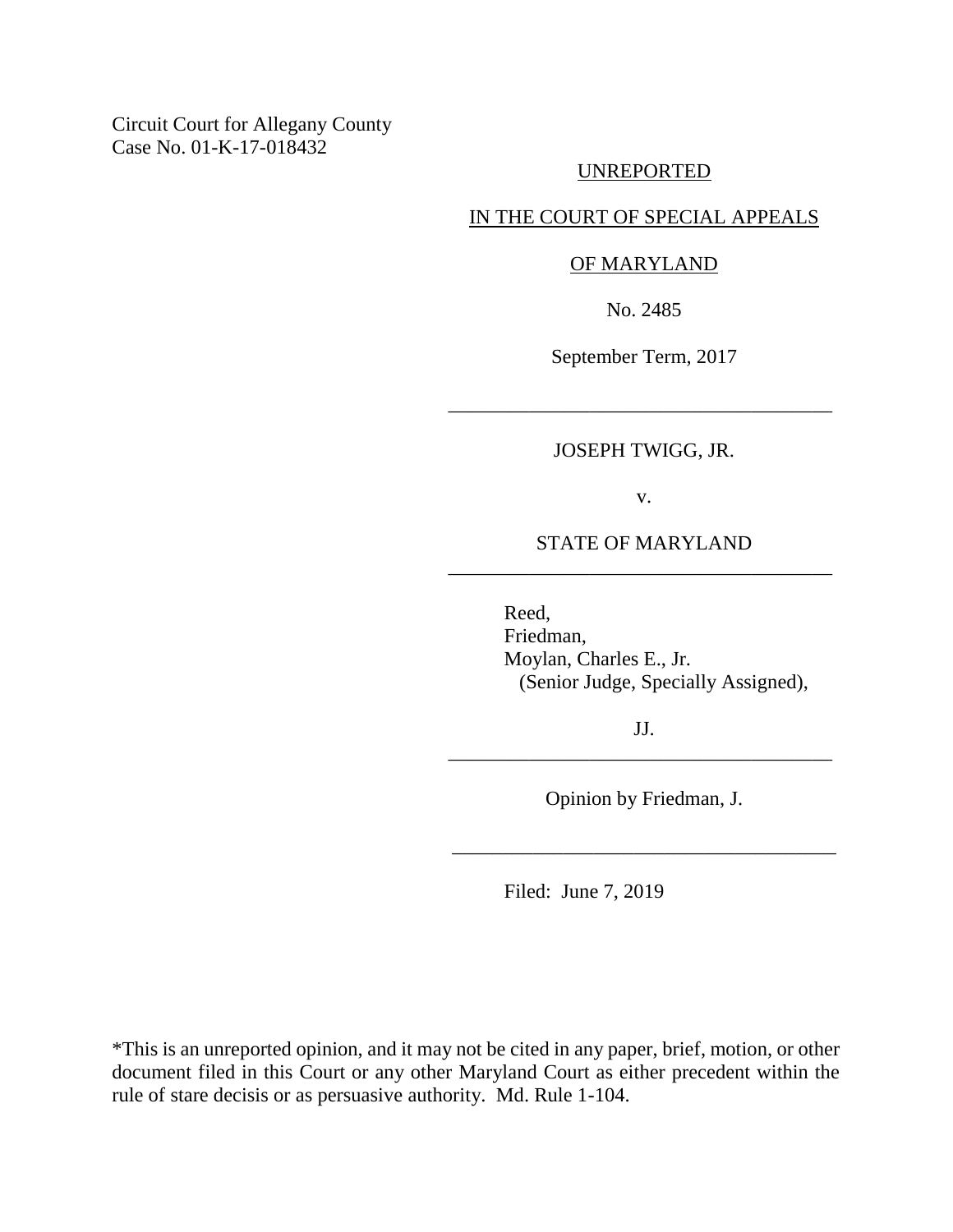-Unreported Opinion-

A jury convicted appellant, Joseph Twigg, Jr., of fourth-degree burglary and theft of property with a value under \$100. The trial court sentenced Twigg to three years in prison with all but 18 months suspended. In this appeal, Twigg asks us to consider whether the trial court erred in denying his motion to suppress physical evidence. For the reasons that follow, we conclude that there was no error and affirm the judgment of the trial court.

## **FACTS AND LEGAL PROCEEDINGS**

On the night of March 6, 2017, and into the early morning hours of March 7, 2017, the Cumberland City Police Department received 19 calls related to vehicle break-ins, all in an area behind the Circle K convenience store located in south Cumberland. The following night, the police initiated a "saturation patrol" to watch for people breaking into vehicles. At approximately 4:00 a.m., Corporal Brett Leedy observed the exterior sideview mirror lights of a Dodge Ram truck light up and alerted other members of the patrol. Leedy did not see anyone near the truck, but shortly thereafter and only a short distance away, Sergeant Barry Fickes observed a man walking down the street; the man was wearing an orange sweatshirt and jeans and carrying a backpack. Fickes lost sight of the man, but moments later, another officer radioed that he had observed someone suspicious. Fickes responded to that location to find it was the same man he had seen. What happened next is the subject of the dispute at hand.

At a pretrial hearing on a motion to suppress, Fickes recounted that he parked his unmarked SUV and approached the man on foot to ask his name and from where he was coming. The man identified himself as Joseph Twigg, and handed Fickes an identification card that Fickes said he retained throughout the encounter. When Fickes asked what was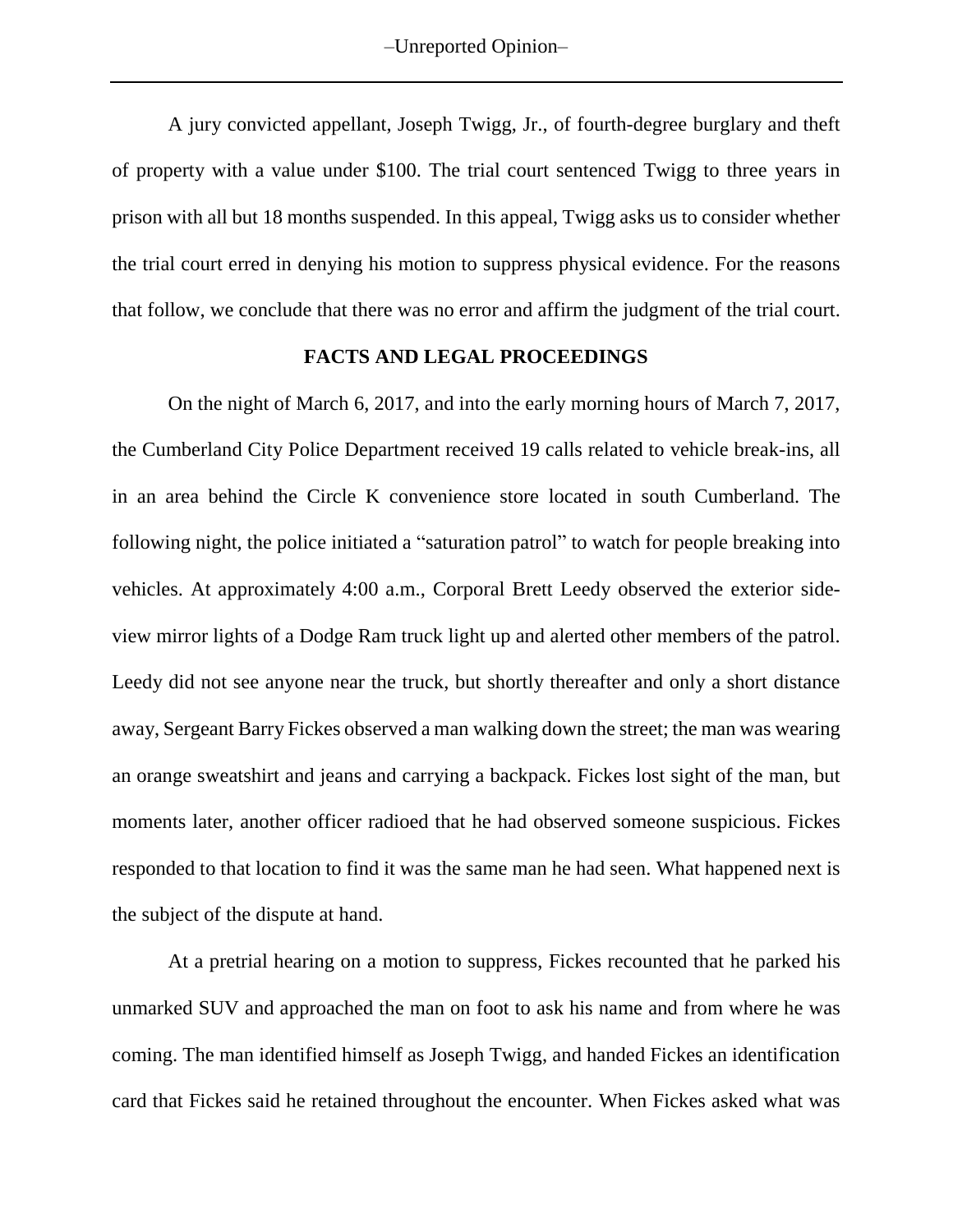in the man's backpack, Twigg answered that he had just purchased a bottle of soda at the Circle K and opened the bag to show Fickes. When Fickes looked into the backpack with the aid of a flashlight, he saw two black cases. Twigg voluntarily handed them to Fickes and said that he had found the cases near the dumpster at the Circle K. Fickes opened the cases and found a Dodge truck owner's manual, a vehicle registration card in the name of Larry Miller, and some auto maintenance receipts with Miller's name handwritten on them. Fickes became suspicious that Twigg was involved in the break-ins and sent an officer to the address listed on the registration card, which was only a few blocks away. The owner of the Dodge truck confirmed that someone had rummaged through the glovebox and that the owner's manuals were missing. Fickes placed Twigg under arrest.

Twigg provided a different description of the encounter. He disputed that Fickes was the officer who had stopped him and described that a different, unidentified officer had pulled up in a marked patrol car and ordered, "hey you come here." Twigg said he did not know why he was being stopped and walked over to the police car because he felt threatened by the prospect of arrest. The officer told him to have a seat and take off the backpack. Twigg testified that when the officer asked what was inside the backpack, he believed that he had no choice but to show the officer the bottle of soda and cigarettes he had just purchased from the Circle K. When the officer asked what was in the black cases, Twigg said he did not know because he had just picked them up from the area around the dumpster at the Circle K and thrown them into his bag. It was not until he handed them to the officer that he learned what was inside. Twigg stated that he believed that if he had not complied with the officer's instructions, the officer was "gonna either tackle [him], shoot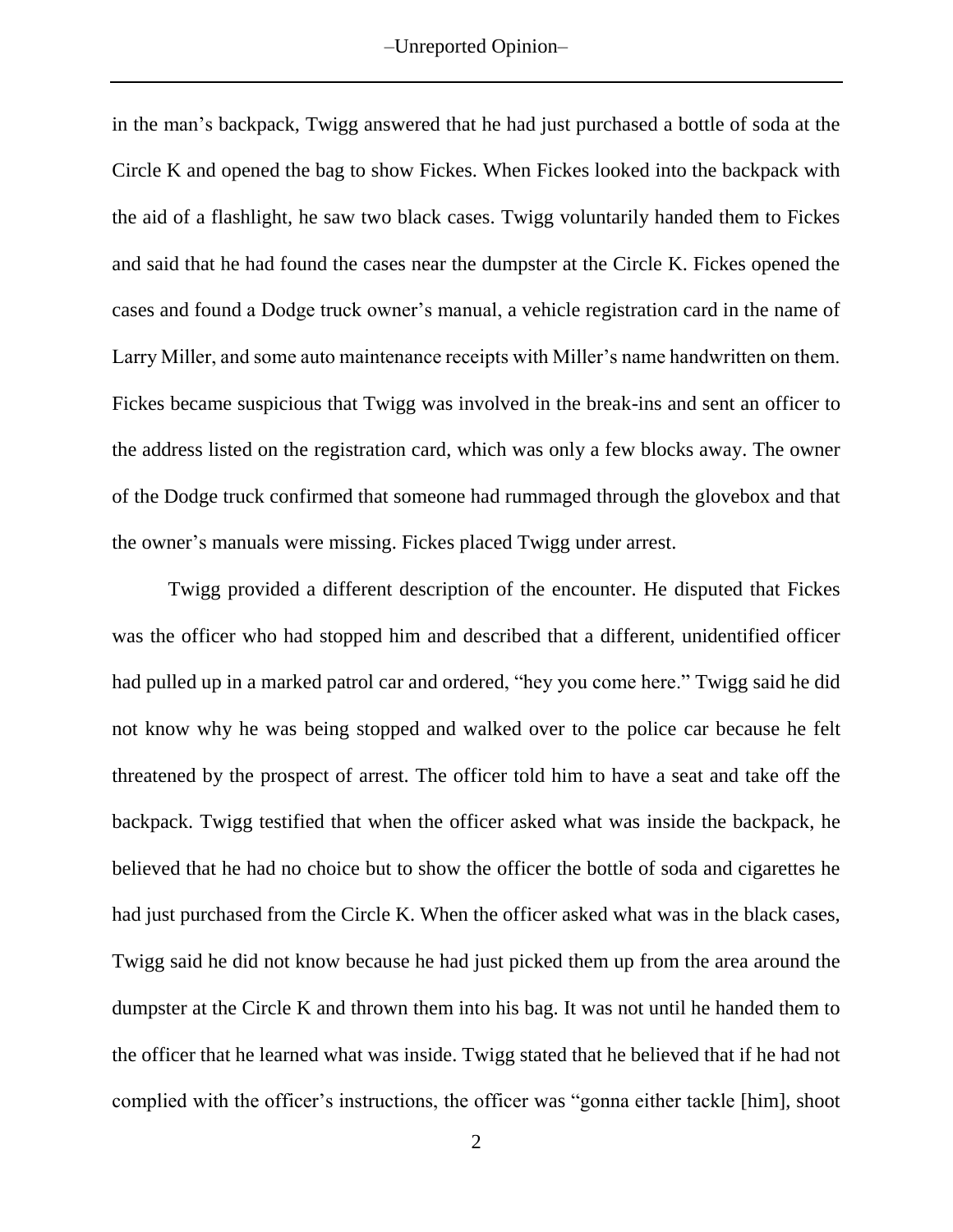[him,] or something." Twigg disputed that he had provided an identification card to the officer, explaining that he had lost his ID card and did not have one to provide.

At the hearing and in his motion, Twigg argued that the police requests were really *de facto* commands and therefore the evidence recovered from his backpack should be suppressed as the product of an unlawful stop, search, and seizure conducted without probable cause or reasonable, articulable suspicion of criminal activity.

The suppression court held the matter *sub curia*, and later issued a written memorandum and order. The suppression court adopted the version of events presented by the State and concluded that the encounter between Fickes and Twigg was voluntary, that Twigg had given consent for Fickes to look inside the backpack, and that Twigg had voluntarily surrendered the black cases, thereby consenting to their search. Based on these conclusions, the suppression court denied Twigg's motion to suppress the evidence recovered from his backpack. Twigg's sole issue on appeal is that the suppression court erred in denying his motion because it failed to make all the factual findings necessary to resolve his motion.

### **DISCUSSION**

When reviewing the denial of a motion to suppress evidence, we "are confined to the record developed at the suppression hearing." *McCracken v. State*, 429 Md. 507, 515 (2012). We give deference to the suppression court's factual determinations and will only disturb those findings if they are clearly erroneous. *McCracken*, 429 Md. at 515; *Longshore v. State*, 399 Md. 486, 498-99 (2007). Where there are no explicit factual findings, we review the record and "resolve ambiguities and draw inferences in favor of the prevailing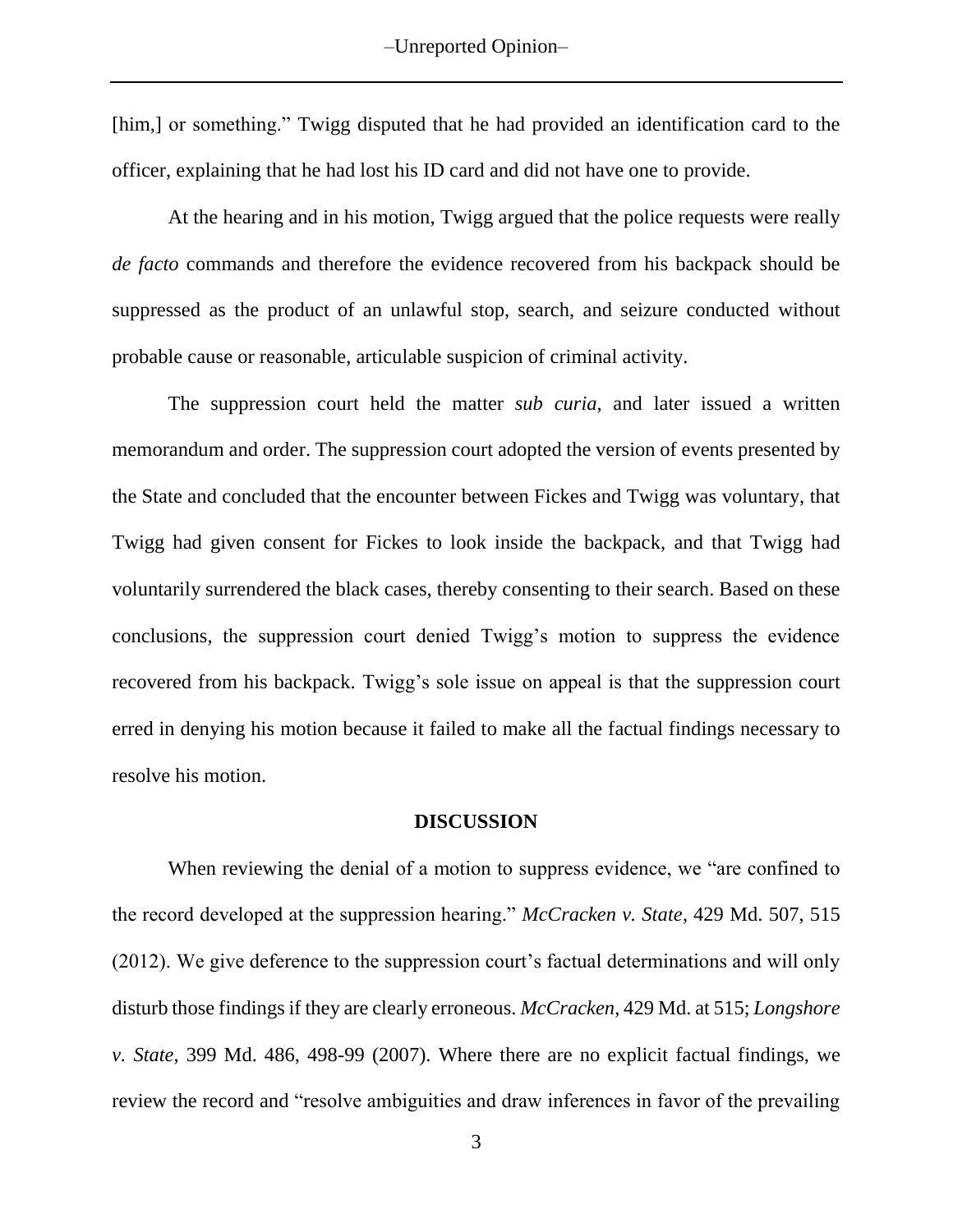party." *Morris v. State*, 153 Md. App. 480, 490 (2003). We then apply the law to the facts without deference, and conduct our "own independent constitutional appraisal" as to whether the law has been violated. *Crosby v. State*, 408 Md. 490, 504 (2009) (quoting *State v. Williams*, 401 Md. 676, 678 (2007)).

The Fourth Amendment protects against unreasonable searches and seizures, and any evidence obtained in violation of Fourth Amendment protections is inadmissible in court.<sup>1</sup> *Mapp v. Ohio,* 367 U.S. 643, 655 (1961); *see also Swift v. State,* 393 Md. 139, 149 (2006); *Stokes v. State,* 362 Md. 407, 414 (2001). Not every encounter between the police and an individual implicates the Fourth Amendment. *Swift,* 393 Md. at 149. The Court of Appeals has identified three types of police encounters, each with a different Fourth Amendment implication: (1) an arrest; (2) an investigatory stop ("*Terry* stop"); and (3) a consensual encounter (a mere "accosting"). *Id.* at 149–151. The first type of encounter, an arrest, is the most intrusive and permits the police to take an individual into custody only with "probable cause to believe that [the individual] has committed or is committing a crime." *Id.* at 150. The second type of encounter, a *Terry* stop, permits the police to briefly detain an individual, but the stop "must be supported by reasonable suspicion that [the individual] has committed or is about to commit a crime." *Id.* The third type of encounter, an accosting, "involves no restraint of liberty and elicits an individual's voluntary cooperation with non-coercive police contact." *Id.* at 151. "Typically, an accosting occurs when police officers approach a citizen and ask for information, usually one's name,

 $\overline{a}$ 

<sup>&</sup>lt;sup>1</sup> Twigg makes no argument that his rights protected by Article 26 of the Maryland Declaration of Rights were infringed.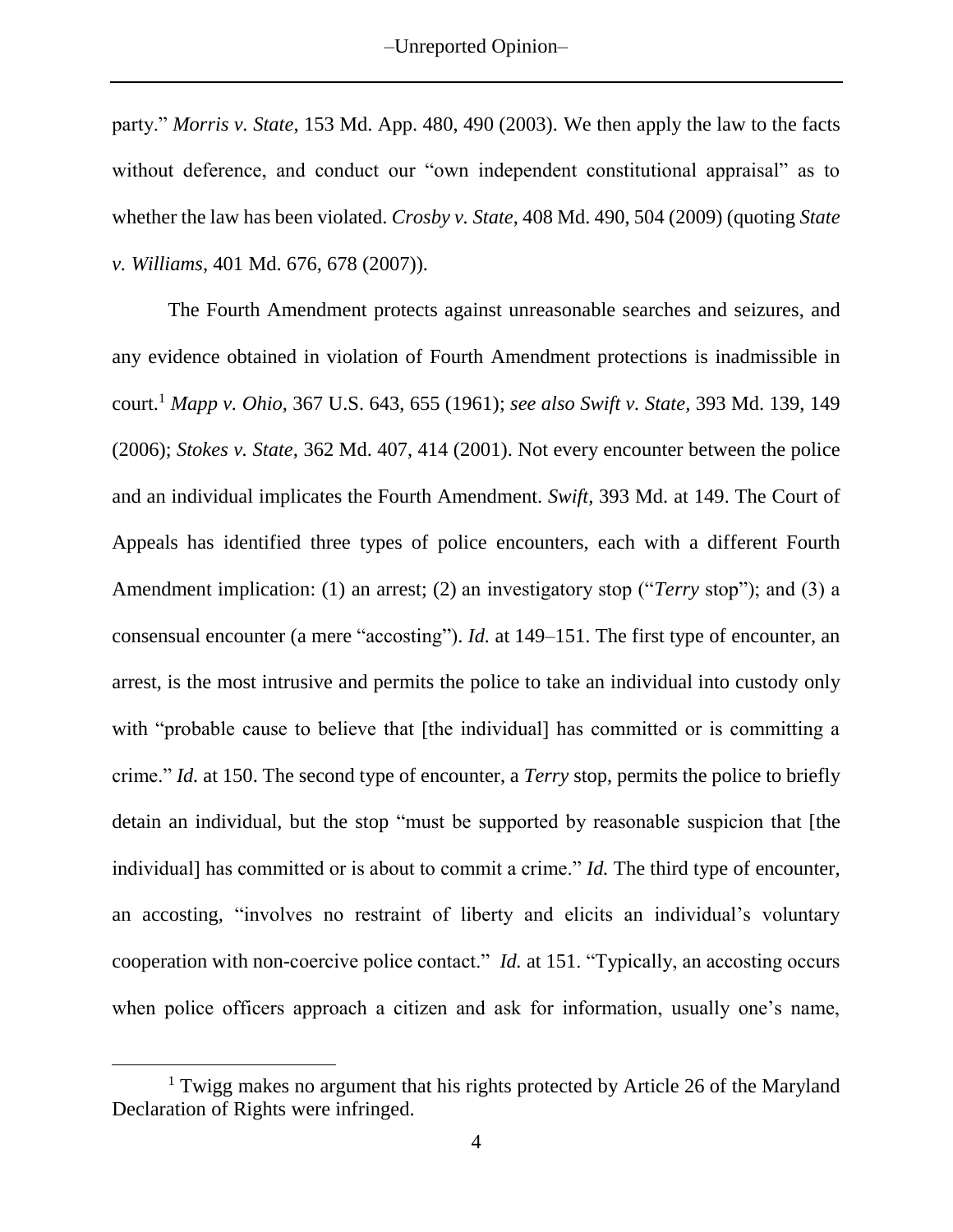-Unreported Opinion-

address, date of birth, destination, point of origin, and contents of luggage or vehicle." *Reynolds v. State,* 130 Md. App. 304, 322–23 (1999). Because both an arrest and a *Terry* stop involve some restraint on an individual's liberty, they both implicate the Fourth Amendment and the detaining officer must have justification for the stop. During an accosting, however, the person is free to end the encounter at any time. Consensual encounters do not need to be "supported by any suspicion ... [and] an individual is not considered to have been 'seized' within the meaning of the Fourth Amendment." *Swift*, 393 Md. at 151*.* But an encounter that begins as an accosting "may lose its consensual nature and become an investigatory detention or an arrest once a person's liberty has been restrained and the person would not feel free to leave." *Id.* at 152.

Whether a reasonable person would feel free to leave an encounter with the police is a fact-specific inquiry that requires examining the "totality of the circumstances." *Ferris v. State*, 355 Md. 356, 377 (1999). The Court of Appeals has identified several factors that can be probative to this inquiry, including "the activation of a siren or flashers, commanding a citizen to halt, display of weapons, and operation of a car in an aggressive manner to block a defendant's course or otherwise control the direction or speed of a defendant's movement." *Swift*, 393 Md. at 153 (citing *Michigan v. Chesternut*, 486 U.S. 567, 575 (1975)). Other factors include: the time and place of the encounter; the number of officers present and whether they were uniformed; whether the police moved or isolated the person; whether the person was told that he was free to leave or suspected of a crime; whether the police retained the person's documents; and whether the police exhibited threatening behavior or physical contact. *Id*.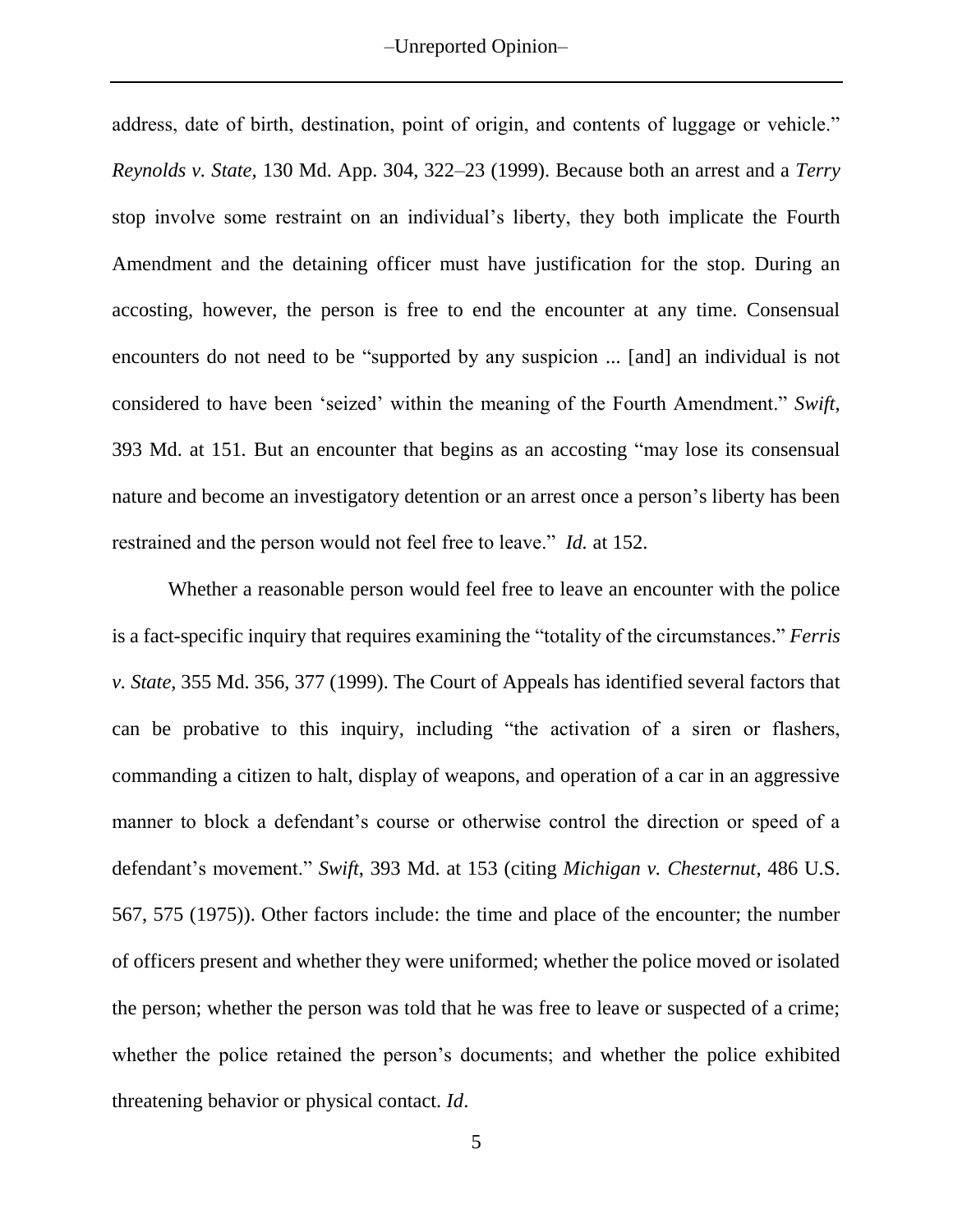-Unreported Opinion-

In the suppression court's memorandum and order, the court reviewed the totality

of the circumstances surrounding Twigg's encounter with the police and found:

The encounter occurred in the early morning hours with one uniformed police officer on a public street. The Defendant was never removed to another location during the brief questioning. The officer did not inform the Defendant that he was free to leave. He also never indicated that he was suspected of a crime, as he was not a suspect of a crime at the time of the questioning. There is some dispute in the testimony as to whether the officer retained the Defendant's identification. The officer testified that he checked and held the Defendant's identification, but the Defendant testified that he did not have identification and could not have given it to the officer.<sup>[2]</sup> Finally, there is no indication that the officer exhibited any threatening behavior, physical or otherwise, during the encounter. Weighing these factors, the Court concludes that a reasonable person would have felt free to leave, making the encounter consensual and voluntary. Since the 4th Amendment does not apply in this type of voluntary encounter, the evidence will not be suppressed as a result of an illegal seizure of the Defendant's person.

Twigg argues that although the suppression court concluded that the encounter was

voluntary, it failed to address critical discrepancies between his testimony and Fickes's testimony. Specifically, Twigg points out that the court did not explicitly resolve whether Fickes had ordered Twigg to stop and sit down, or whether Fickes had retained Twigg's identification card. Twigg insists that because those details could determine whether the

 $\overline{a}$ 

<sup>2</sup> While the suppression court recognized the existence of a factual dispute about whether or not Twigg possessed or produced an ID card, it did not state a conclusion about which version it believed. That omission is the crux of Twigg's argument. While Twigg makes much of this discrepancy, we note that the State's version is more damaging to its cause than Twigg's version. *See Ferris*, 355 Md. at 377 (whether the police retain a person's identification documents during an encounter is one factor that may suggest to a reasonable person that he is not free to leave). Regardless of which version of that factor is correct, however, the retention of a citizen's identification documents is but one factor to be considered and is not dispositive of the question of police coercion. *Id*. at 379.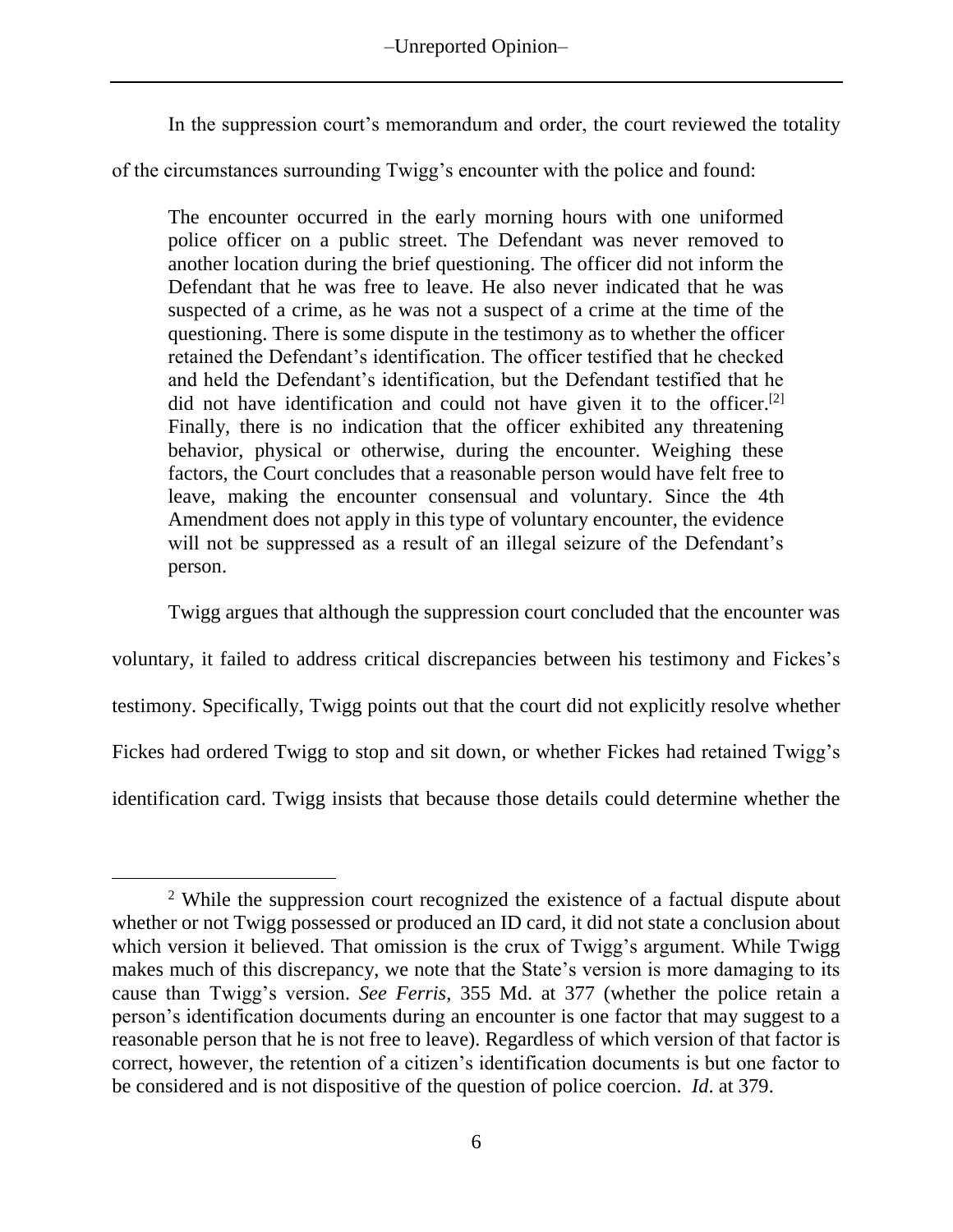encounter was an accosting or a *Terry* stop, the suppression court could not properly make a ruling on his motion without resolving those factual disputes. He contends that, as a result, he is entitled to a reversal of his convictions.<sup>3</sup> We are not persuaded.

In ruling on a motion to suppress, the suppression court is not required to make explicit findings that resolve every discrepancy in the evidence.<sup>4</sup> Indeed, it is not uncommon to find that

> [s]ometimes the fact-finding of the trial judge may be incomplete. The trial court may have found those facts important to it but have made no findings as to other facts, peripheral to it but perhaps important to the appellate court. Sometimes the hearing judge may simply have made a ruling on suppression without announcing any findings of fact.

*Morris*, 153 Md. App. at 489. As a result, it is an established rule of interpretation that to

fill the gaps where a hearing court's fact-finding is ambiguous, incomplete, or non-existent,

<sup>&</sup>lt;sup>3</sup> The State first raises a preservation argument, asserting that Twigg did not object to the suppression court's fact-finding or ruling or "otherwise indicate that it was incomplete." Because the suppression court held the matter *sub curia* and then issued only a written ruling, Twigg had no opportunity to lodge a contemporaneous objection. In any event, due to our resolution of the issue presented, we need not decide the preservation issue.

<sup>4</sup> Twigg's reliance on *Lodowski v. State*, 307 Md. 233 (1986), in support of his claim that the suppression court failed to make sufficient findings of fact is misplaced. In *Lodowski*, the defendant moved to suppress three inculpatory statements that he made during police interrogation. The suppression court viewed the issue as grounded solely in the Sixth Amendment and made only one finding of fact—that Lodowski never requested an attorney. *Id*. at 252. The suppression court did not address any of the other prerequisites to the admissibility of the statements, including voluntariness or *Miranda* warnings. *Id*. at 252. The Court of Appeals remanded for the trial court to make clear factual findings relating to the admissibility of each of the three statements. *Id*. at 252–53. Here, by contrast, we are satisfied that the suppression court at least implicitly made the findings of fact necessary to resolve the issue raised.